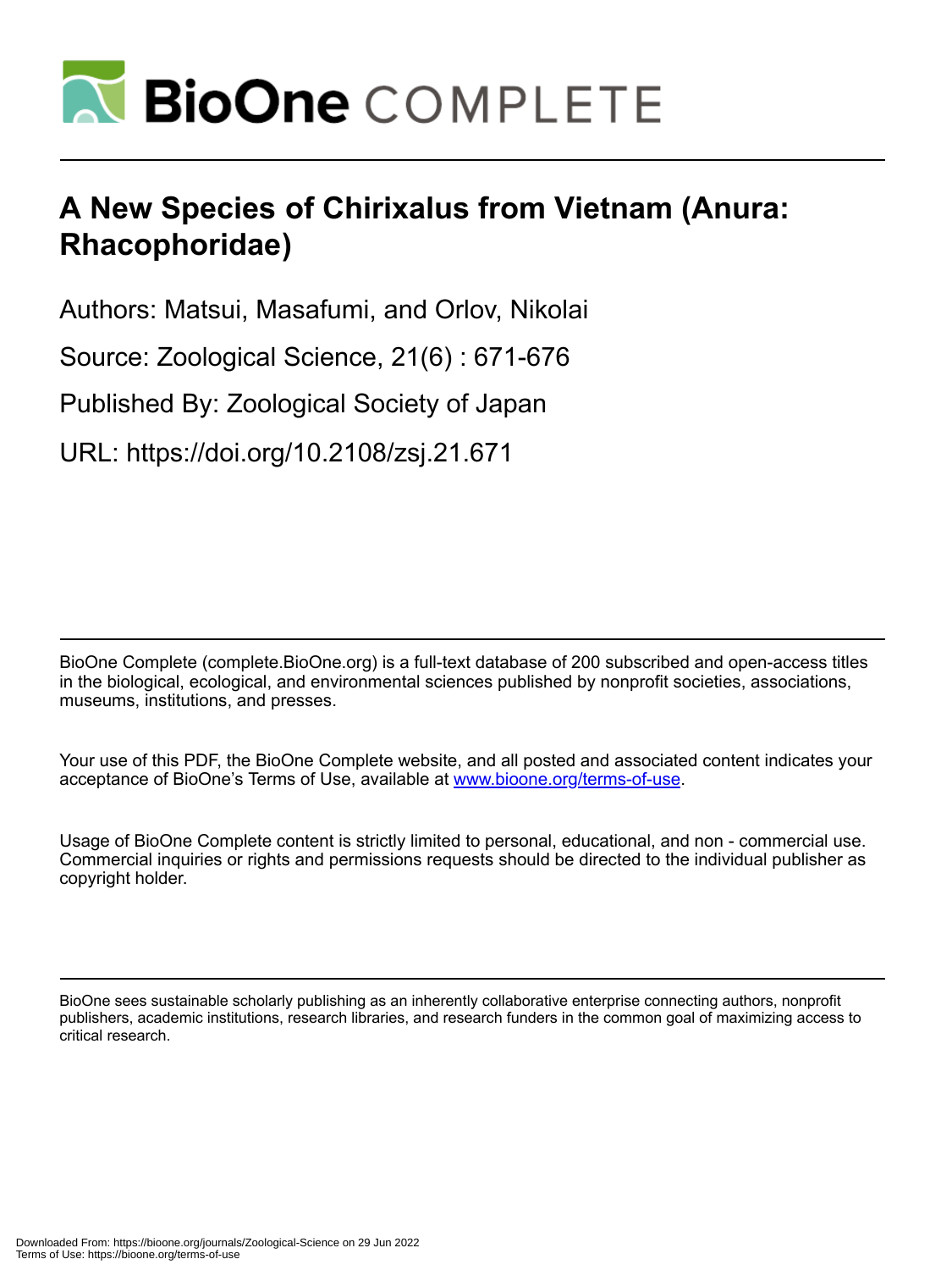# **A New Species of** *Chirixalus* **from Vietnam (Anura: Rhacophoridae)**

Masafumi Matsui<sup>1\*</sup> and Nikolai Orlov<sup>2</sup>

1 *Graduate School of Human and Environmental Studies, Kyoto University, Sakyo-ku, Kyoto 606-8501, Japan* 2 *Department of Herpetology and Ornithology, Zoological Institute, Russian Academy of Sciences, 119034, St. Petersburg, Russia*

**ABSTRACT**—A new rhacophorid species is described on the basis of two specimens collected from Vu Quang Nature Reserve, Ha Tinh Province, central Vietnam. The species has inner and outer fingers that are not opposable, but in order to avoid taxonomic confusion, it is tentatively assigned to the genus *Chirixalus.* It is a large *Chirixalus*, having robust body with warty, grayish dorsum and immaculate ventrum, and lacking large pollex, white granules around anus and on limbs, and dark markings on sides of body. It is most similar to *C. eiffingeri* and *C. idiootocus* in external morphology, and much different from the other congeners. Generic definition of the genera *Chirixalus* and *Kurixalus* is discussed.

**Key words:** classification, taxonomy, systematics, biogeography, Southeast Asia

# **INTRODUCTION**

Liem (1970) made an extensive morphological study of the Old World tree frogs and established a taxonomy to split members of the family Rhacophoridae into ten genera. Since then several new suprageneric classifications have been proposed by subsequent authors (e.g., Channing, 1989; Dubois, 1981, 1992; Bossuyt and Dubois, 2001), and many new species have been added to some genera (e.g., *Rhacophorus, Polypedates*, and *Philautus*: Inger *et al*., 1999; Manamendra-Arachchi and Pethiyagoda, 2001; Orlov *et al*., 2001; Ziegler und Köhler, 2001). The genus *Chirixalus* Boulenger, 1893, however, is limited in the range of distribution and small in the number of species included, as shown by the fact that few new members have been added to the genus (Glaw *et al.*, 1998).

In Vietnam, extensive field surveys by many groups of herpetologists have resulted in the discovery of new frog taxa of different lineages including rhacophorid genera *Philautus* and *Rhacophorus* (Inger *et al*., 1999; Ohler *et al*., 2000; Orlov *et al.*, 2001; Ziegler und Köhler, 2001). Many undescribed species, however, are actually still present in this country, and during our survey of the central region in 1997, we collected a pair of specimens of a rhacoporid distinctly different from the species hitherto known to occur in

\* Corresponding author: Tel. +81-75-753-6846; FAX. +81-75-753-6846. E-mail: fumi@zoo.zool.kyoto-u.ac.jp Vietnam (Bourret, 1942; Inger *et al*., 1999). Although allocations of a species into a known genus of rhacophorids include severe taxonomic problems (see Discussion), we assign these specimens to the genus *Chirixalus* and describe them below as a new species.

#### **MATERIALS AND METHODS**

The junior author conducted field work at Vu Quang Nature Reserve, Rao Cua District, Ha Tinh Province, central Vietnam in June of 1997. Specimens were fixed in 10% formalin and later preserved in 70% ethanol. For preserved specimens, we took 18 body measurements (Table 1), mainly following Matsui (1984), to the nearest 0.1 mm with dial calipers under a binocular dissecting microscope. Webbing formula is that of Myers and Duellman (1982). We prepared radiographs to examine gross osteology, and made slight dissections to examine gonads. For comparisons, we examined museum specimens, including types, of most described taxa of the genus *Chirixalus* and allied genera (Appendix 1).

# **SYSTEMATICS**

*Chirixalus ananjevae* sp. nov. (Figs. 1, 2)

### **Holotype**

KUHE (Kyoto University, Human and Environmental Studies) 31963, an adult male from Vu Quang Nature Reserve, Rao Cua District, Ha Tinh Province, Vietnam (18°16'N, 105°28'E, alt. 1500 m), collected on 16 June 1997 by Nikolai Orlov.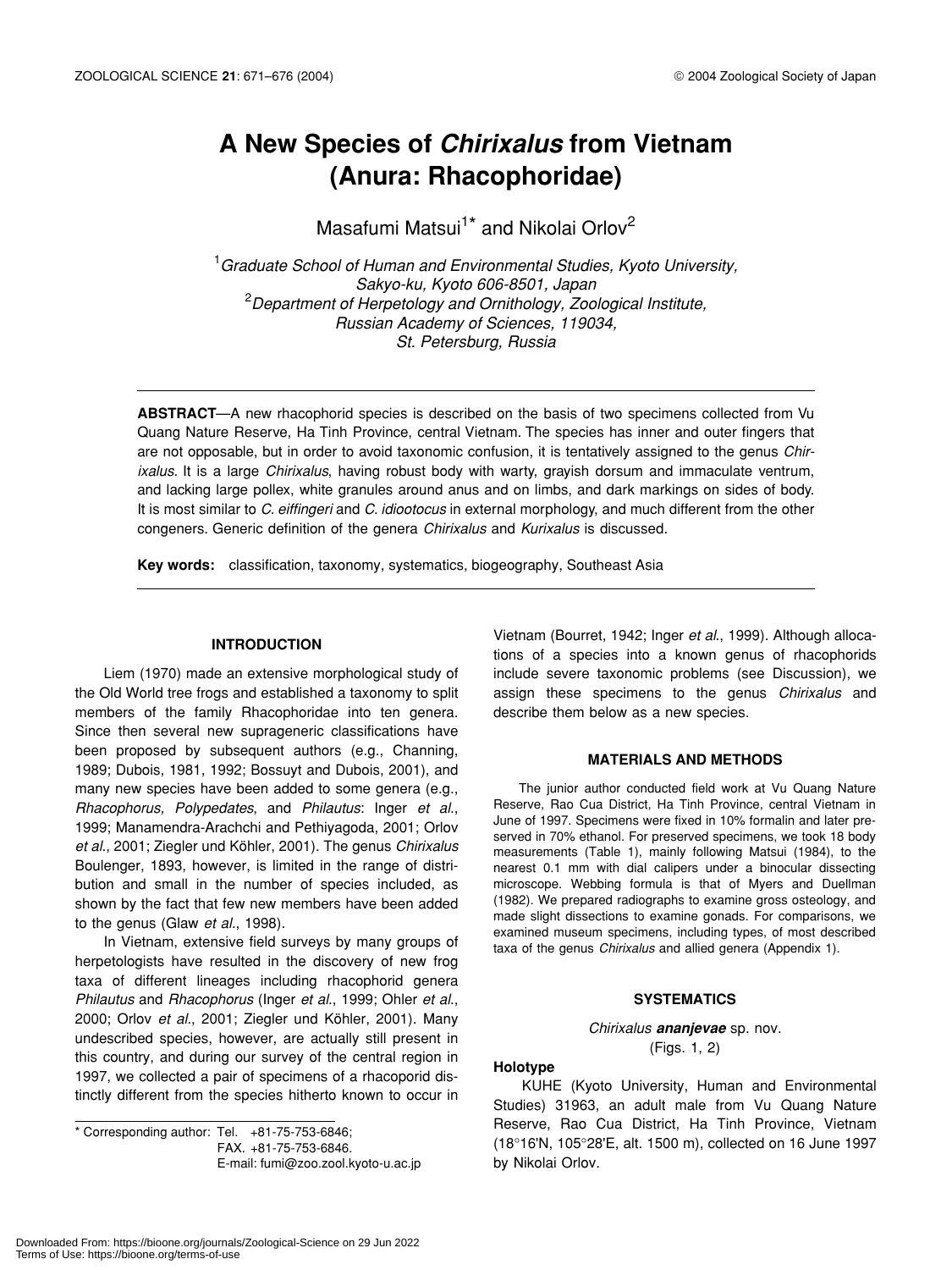**Table 1.** Measurements in mm. SVL: snout-vent length; HL: head length (= from tip of snout to hind border of the angle of jaw, measured not parallel with the median line); SL: snout length; EL: eye length; T-EL: tympanum-eye length; TD: tympanum diameter; HW: head width; IND: internarial distance; IOD: interorbital distance; UEW: upper eyelid width; FLL: forelimb length; 3FDW: third finger disk diameter; HLL: hindlimb length; TL: tibia length; FL: foot length (= from proximal end of inner metatarsal tubercle to tip of fourth toe); 4HDW: fourth toe disk diameter; 1TL: first toe length (= from distal end of inner metatarsal tubercle to tip of first toe); IMTL: inner metatarsal tubercle length.

|             | Male | (%X)                   | Female | $(%X,Y,Z^2)$              |
|-------------|------|------------------------|--------|---------------------------|
| SVL         | 32.4 |                        | 43.4   |                           |
| HL          | 11.6 | (35.8)                 | 14.7   | 33.9)<br>(                |
| SL          | 4.9  | 15.1)<br>(             | 5.7    | 13.1)<br>$\overline{(}$   |
| EL          | 4.9  | 15.1)<br>(             | 5.8    | 13.4)<br>(                |
| T-EL        | 0.7  | 2.2)<br>$\overline{(}$ | 1.1    | (2.5)<br>(                |
| TD          | 2.1  | (<br>6.5)              | 2.6    | 6.0)<br>(                 |
| HW          | 12.1 | (37.3)                 | 15.7   | $\overline{(\ }$<br>36.2) |
| <b>IND</b>  | 3.4  | 10.5)<br>(             | 4.4    | 10.1)<br>(                |
| IOD         | 3.8  | 11.7)<br>(             | 4.2    | 9.7)<br>(                 |
| <b>UEW</b>  | 3.1  | 9.6)<br>$\overline{(}$ | 3.7    | 8.5)<br>$\overline{(}$    |
| FLL         | 21.7 | 67.0                   | 27.4   | 63.1)<br>(                |
| 3FDW        | 1.6  | 4.9<br>$\overline{(}$  | 2.5    | 5.8)<br>(                 |
| <b>HLL</b>  | 49.3 | (152.2)                | 62.0   | (142.9)                   |
| TL          | 15.6 | (48.1)                 | 19.9   | (45.9)                    |
| FL          | 14.3 | (44.1)                 | 18.8   | 43.3)<br>(                |
| 4HDW        | 1.5  | 4.6)<br>(              | 1.9    | 4.4)<br>(                 |
| 1TL         | 3.8  | 11.7)<br>(             | 5.5    | 12.7)<br>(                |
| <b>IMTL</b> | 1.6  | (<br>4.9)              | 1.8    | (<br>4.1)                 |

# **Paratype**

ZISP (Zoological Institute, St. Petersburg) 6756, an adult female, data same as the holotype.

#### **Diagnosis**

A large *Chirixalus*, male 32 mm, female 43 mm in SVL; pupil horizontal; vomerine teeth absent; inner and outer fingers not opposable; two outer metatarsals separated with webbing; vocal pouch not loose or transparent, skin of throat plain, without gular gland; Wolffian duct along the kidney simple, lacking short branches; bottle-shaped vesicula seminalis absent; nuptial pad present in male; eggs bicolored, small in diameter, and large in number; vertebrae procoelus, contour of the centrum nearly cylindrical; vertebral column moderately elongated; frontoparietal only slightly trapezoidal, flared laterally, and lacking parieto-squamosal arch; distal end of third metacarpal dilated distally with a disto-medial bony knob; distal end of the terminal phalanx slightly bifurcate and not Y-shaped; second, third, and fourth tarsals fused; like *C. eiffingeri* or *C. idiootocus* in body shape and grayish dorsal color, but differing from *C. eiffingeri* in lacking vomerine teeth or large pollex, and from *C. idiootocus* in having less pointed snout and larger body, and in lacking white granules around anus and on limbs, and dark markings on sides of body; differing from *C. doriae, C. vittatus*, *C. hansenae*, *C. laevis*, and *C. nongkhorensis*, by more robust body with larger head and less elongate trunk, as well as by warty dorsum and bifurcated dark dorsal markings, and from *C. simus* and *C. dudhwaensis* by larger body, longer snout, and immaculate ventrum.

#### **Description of holotype (measurements in mm)**

Body robust (Fig. 1A, B), snout-vent length 32.4; Head (11.6) slightly shorter than wide (12.1); snout (4.9) as long as eye (4.9), very slightly pointed, projecting slightly; canthus blunt; lores oblique, slightly concave; nostril nearer to tip of snout than to eye; internarial distance (3.4) slightly narrower than interorbital (3.8); latter wider than eyelid (3.1); eye diameter much larger than eye-nostril (2.6); pupil horizontal; tympanum distinct, length (2.1) three-sevenths eye diameter and separated from eye by one-third of tympanum



**Fig. 1.** Dorsal (A) and ventral (B) views of male holotype (KUHE 31963).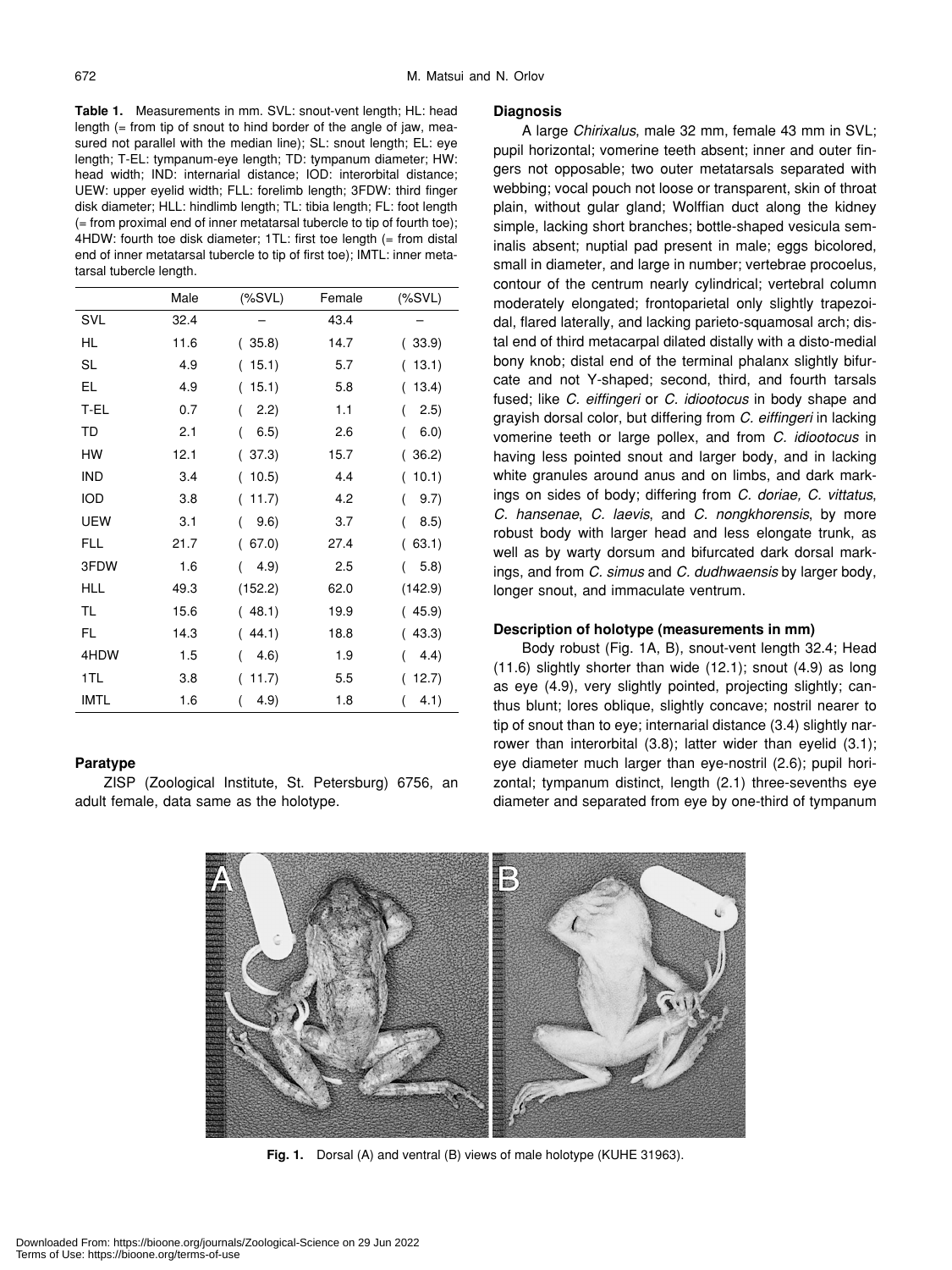

**Fig. 2.** Ventral views of hand (A) and foot (B) of male holotype (KUHE 31963). Scale bar indicates 5 mm.

diameter (0.7); vomerine teeth absent; a longitudinal opening into median subgular vocal sac on both sides of mouth floor.

Inner and outer fingers not opposable; first finger much shorter than second, length of first (2.5, measured from distal edge of inner palmar tubercle) about half diameter of eye; fourth finger much longer than second; tips of fingers dilated into large disks, that of third finger (1.6) narrower than tympanum; webs between fingers poorly developed (Fig. 2A), webbing formula **I**2–2**II**2–basal**III**3–2.75**IV**; no fringe of skin on outer edge of fourth finger; a supernumerary tubercle on each metacarpal; subarticular tubercles distinct; distinct inner and two indistinct, elongate outer palmar tubercles.

Hindlimb (49.3) about 2.3 times length of forelimb (21.7); tibia not long (15.6), heels overlapping when limbs are held at right angles to body; tibiotarsal articulation of adpressed limb reaching middle of eye; foot (14.3) shorter than tibia; tips of toes expanded into disks slightly smaller than those of fingers (disk diameter of fourth toe 1.5); webs between toes moderately developed, two outer metatarsals separated with webbing (Fig. 2B); webbing formula **I**1.5– 2.7**II**1–2.7**III**1.5–3**IV**2.5–1**V**; no fringes of skin along inner edge of first toe or outer edge of fifth; subarticular tubercles distinct; a small inner metatarsal tubercle, length (1.6) about two-fifths length of first toe (3.8), but no outer metatarsal tubercle.

Skin free of skull; dorsum with irregularly distributed small tubercles, those on snout small and white at tip; a distinct, oblique fold from eye, above tympanum, ending at shoulder; sides and abdomen coarsely granular; no ridge of skin on outer edge of forearm; leg smooth, except for coarsely granular ventral side of thigh and asperities on base of tarsus; no dermal appendages on limbs or at vent. Skin of throat plain, gular gland absent. Through the skin, tip of finger bones is not Y-shaped.

Cream-colored nuptial pad covering dorsomedial area on first finger from base to level of subarticular tubercle; Wolffian duct along the kidney a simple tube, lacking short branches and bottle-shaped vesicula seminalis.

#### **Color in alcohol**

Dorsum pinkish gray, with dark brown mark beginning betwen eyes, bifurcating at the back of shoulders, and ending on sides of sacrum (Fig. 1A); ventrally grayish white, without markings (Fig. 1B); limbs with dark crossbars; rear of thigh without distinct markings.

# **Osteology**

Vertebrae procoelus; contour of centrum nearly cylindrical; relative length of vertebral column, expressed as the ratio of vertebral column length/greatest width of transverse process of the eighth vertebra, 2.2; frontoparietal only slightly trapezoidal, lacking parieto-squamosal arch; distal end of third metacarpal dilated distally with a disto-medial bony knob; distal end of terminal phalanx slightly bifurcate but not pointed, length of each branch less than width of phalanx; second, third, and fourth tarsals fused.

## **Variation**

Snout-vent length of the female (43.4 mm) is larger than that of the male (32.4 mm). In the female paratype, tip of snout is rounded and internarial distance is slightly wider than interorbital. The hindlimb is proportionately shorter than the male and tibiotarsal articulation of adpressed limb reaches only to hind corner of eye. Unlike the male, the female lacks small asperities on snout or on base of tarsus. Instead, the female has warts on dorsal margin of vent. Otherwise the sexes are very similar in appearance.

#### **Range**

Known only from the type locality, Rao Cua District, Ha Tinh Province, Vietnam.

#### **Natural history**

In the middle of June, *C. ananjevae* was found in amplexus and perching on leaves of bush at night. No tadpoles or eggs were found in the pond and calling males were absent. The female contained many mature ova in the ovaries. The diameter of five ova ranged from 1.3–1.5  $(mean±2SE=1.39±0.05)$  mm. The animal pole is gravish brown and the vegetal pole is cream in color.

#### **Etymology**

The specific name is dedicated to Prof. Natalia Ananjeva of Russian Academy of Sciences who is always supporting our study.

#### **DISCUSSION**

Dubois (1981) reexamined Liem's (1970) results and split the genus *Philautus* Gistel, 1848, from all other members of Rhacophoridae and erected a monotypic subfamily Philautinae. He, however, later relegated the family Rhacophoridae to a subfamily of Ranidae and recognized three tribes (Dubois, 1992). By this action, Philautinae (Dubois, 1981) was changed to the tribe Philautini, which encom-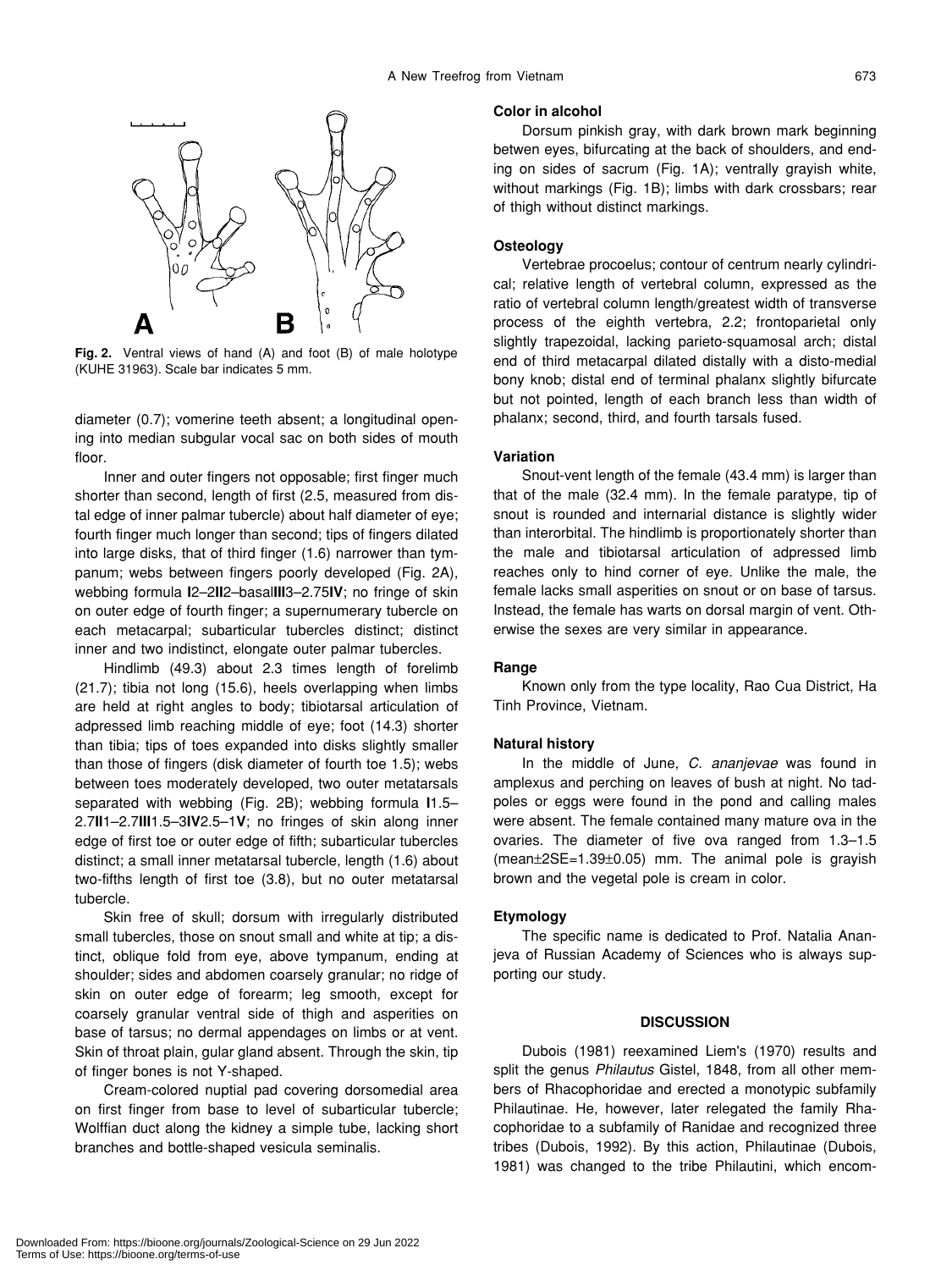passes three subgenera. Regardless of this taxonomic change, the genus *Philautus* is defined by unique characters in internal and external morphology (see Liem, 1970 for details). One unique generic feature of external morphology is the absence or slight development of web between two outer metatarsals (Dubois, 1981; Manthey and Grossmann, 1997). The genus, however, is more clearly characterized by its unique reproductive habit of direct development from large yolky egg (Dubois, 1992, 1999). Unlike *Philautus*, the present new species has a web which extends between two outer metatarsals. Moreover the female possesses relatively large number of small eggs that are different from eggs of species with direct development.

The other six east Asian genera of Rhacophoridae (*Buergeria, Chirixalus, Nyctixalus, Polypedates, Rhacophorus*, and *Theloderma*), once grouped into the subfamily Rhacophorinae (Dubois, 1981), were divided into two tribes (Buergerini and Rhacophorini) including five genera (the genus *Polypedates* was synonymized with *Rhacophorus*: Dubois, 1992). The tribe Buergeriini (Channing, 1989) is monotypic, including the genus *Buergeria* which inhabits streams and has long hindlimbs with broad webs between toes (Maeda and Matsui, 1999). From the poor development of webs on toes and short hindlimb, the present new species is not considered to be a member of *Buergeria*, although we have no information of its breeding habits. Further, diplasiocoelous vertebral column and presence of vomerine teeth in *Buergeria* preclude the present new species from the genus.

Of the genera of the tribe Rhacophorini, the present new species is not assigned to *Nyctixalus*, because the pupil is not vertical. The new species is included neither in *Rhacophorus* (including *Polypedates*) nor in *Theloderma*, because the tip of finger bones is not Y-shaped (Manthey and Grossmann, 1997; Fei, 1999).

The remaining genus, *Chirixalus*, was proposed by Boulenger (1893:340) on the basis of *C. doriae* from Myanmar. Among diagnoses of the genus given by him, the lack of vomerine teeth and presence of fingers with the two inner opposed to the two outer seem to be unique. However, the former feature is currently considered to be variable within a genus of rhacophorids such as *Philautus* and *Rhacophorus* (Liem, 1970). The latter feature has been repeatedly listed as a diagnostic character of the genus, and Liem (1970) also noted it without actual character analyses. One important problem made by Liem (1970) is that he added in this genus *C. eiffingeri* (Boettger, 1895) from the Ryukyu Archipelago, Japan, and Taiwan, which actually lacks opposable fingers.

As if reflecting this discrepancy, *C. eiffingeri* has recently been separated from *Chirixalus* to represent a monotypic genus *Kurixalus* by Ye, Fei, and Dubois (Fei, 1999:383). This genus was defined by several morphological characteristics of adults, including weak development of vomerine teeth, non-opposable inner and outer fingers, and extremely developed pollex, but more important feature of *Kurixalus* is unique morphology and ecology of larvae that are related to oviphagy.

Their classification (Ye, Fei, and Dubois in Fei, 1999), however, includes a problem, because a sister species of *C. eifingeri, C. idiootocus* Kuramoto and Wang, 1987, from Taiwan, was not included in the genus *Kurixalus*, but was moved to *Philautus* without any reason. These two species are generally very close morphologically and differ from each other chiefly in the condition of pollex in adults, and in larval biology, with *C. idiootocus* having normal, nonenlarged pollex and normally feeding larvae (Kuramoto and Wang, 1987). They are also estimated to form a genetically unique lineage (Richards and Moore, 1998) and are suggested to be placed together in *Kurixalus*, (Wilkinson *et al*., 2002).

The present new species from Vietnam is closer to *C. eiffingeri* and *C. idiootocus* than any other rhacophorids in external morphology and might also be included in *Kurixalus*. However, it is premature to recognize *Kurixalus* as a good genus distinct from *Chirixalus* because of two reasons. First, the genus *Kurixalus*, after inclusion of *C. idiootocus* and *C. ananjevae*, needs definition by clear synapomorphic characters, but this has never been done. Second, the genus *Chirixalus* itself is now considered to be polyphyleic (Wilkinson et al., 2002), but no taxonomic assignment has been made as yet. Therefore, setting the problems of generic definition aside, it would at present be better to place the present new species in the genus *Chirixalus* (sensu lato) so as to avoid further taxonomic confusion until more extensive taxonomic revision of *Chirixalus* is made.

The present new species, *C. ananjevae* is similar to *C. eiffingeri* and *C. idiootocus* in the absence of opposable inner and outer fingers. However, it clearly differs from *C. eiffingeri* in the absence of vomerine teeth or development of pollex, and from *C. idiootocus* in less pointed snout, absence of vomerine teeth, and larger body. Additionally, *C. idiootocus* has white granules around anus and on limbs, and dark markings on sides of body, none of which are present in *C. ananjevae*. The remaining members of the genus (Glaw *et al.*, 1998) are reported to have opposable fingers, and are easily distinguished by external appearance from *C. ananjevae. Chirixalus doriae* Boulenger, 1893 and *C. vittatus* (Boulenger, 1887) from Myanmar to China, including Vietnam, *C. hansenae* (Cochran, 1927) from Thailand, *C. laevis* (Smith, 1924) from Vietnam, and *C. nongkhorensis* (Cochran, 1927) from Myanmar and Thailand, have more slender body with smaller head and more elongate trunk, as well as smoother back than *C. ananjevae*. The color and pattern of markings on dorsum are also much different. *Chirixalus simus* Annandale, 1915, from Assam, India, is similar to *C. ananjevae* in rugose dorsal skin and dorsal coloration, but is distinctly different from it in its smaller body size (22 mm SVL), shorter snout, longer hindlimb, and yellowish ventrum with clear markings. Another Indian species, *C. dudhwaensis* Ray, 1992, from Uttar Pradesh is very similar to *C. simus* (Ray, 1992; Das, personal communication). Neither do we consider here several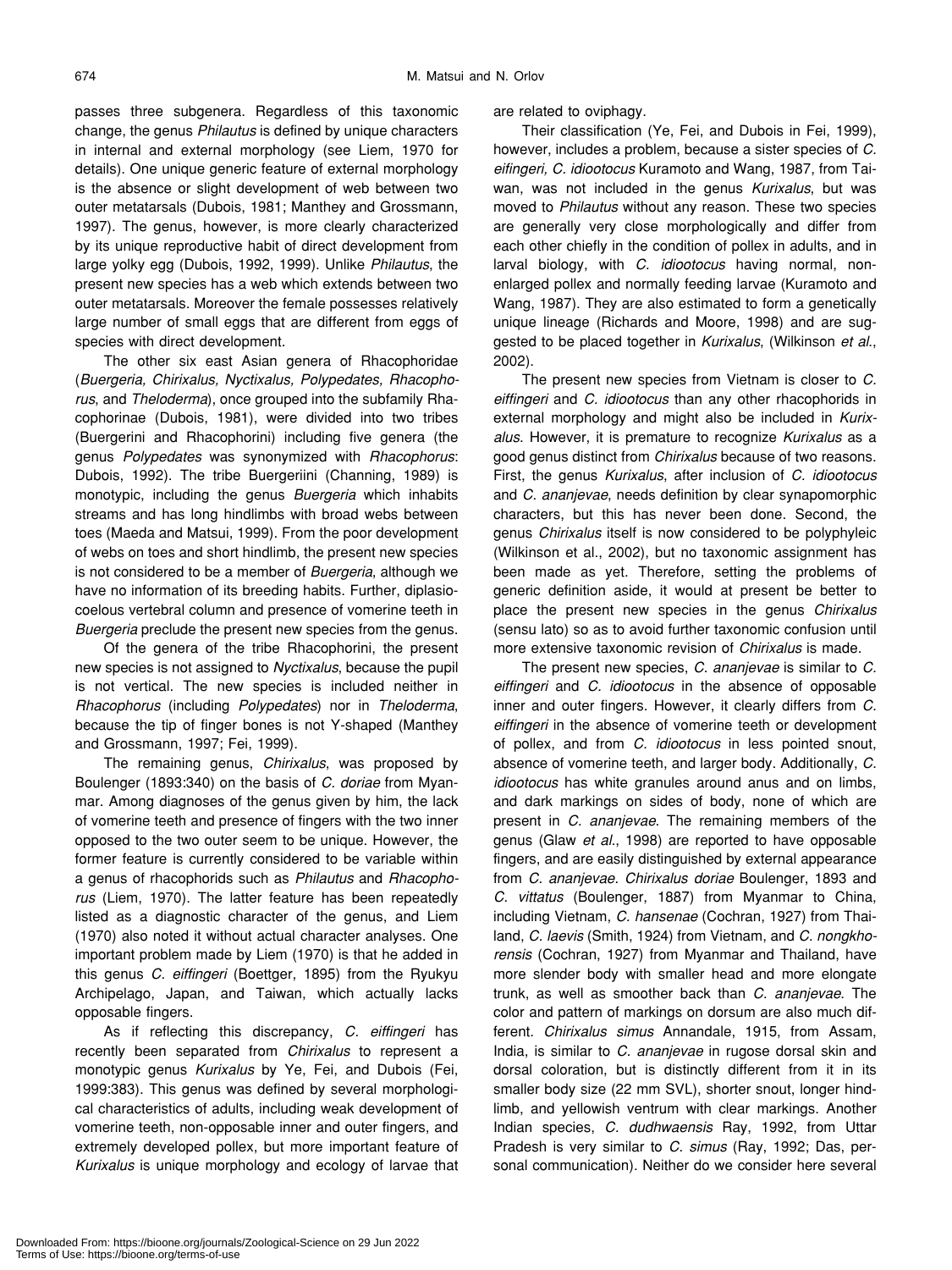other species transferred from other genera to *Chirixalus* by Dubois and Ohler (2001), because their list (Dubois and Ohler, 2001: Table 6) includes some misidentifications (e.g., *Philautus romeri* Smith, 1953 from Hong Kong, which actually exhibits direct development and should remain placed in *Philautus*).

It is very interesting biogeographically, if Vietnamese *C. ananjevae* is actually phylogenetically close to two Taiwanese species, because no other amphibians exhibit such a distribution pattern. However, another rhacophorid genus, *Buergeria*, occurs from Japan to Taiwan and in Hainan Island (Maeda and Matsui, 1999), and this distribution may support the close relationships of Vietnamese and Taiwanese *Chirixalus*. In order to ascertain their relationships, future biochemical analyses would play a great role, although many problems have been only partially resolved so far by the molecular approach as shown by low supports of many clades shown by Wilkinson *et al*. (2002). Along with further biochemical information, data for natural history, especially for breeding habits, are also badly needed.

#### **ACKNOWLEDGEMENTS**

The junior author (NO) thanks D. Wake (MVZ) for giving opportunities of conducting field surveys in Vietnam and financial support and the late Cao Van Sung (IEBR) for assistance in organization of the field work in Vietnam. The senior author (MM) is grateful to C. McCarthy and B. T. Clarke (BM), M. S. Hoogmoed (RMNH), A. Dubois and A. Ohler (MNHNP), G. Doria (MSNG), G. Köhler (SMF); R. Günther and U. Manthey (ZMB), F. Tiedemann (NHMW), A. Haenggi (NHMB), and Y. Shibata and K. Hatooka (OMNH) for allowing to examine specimens under their care. Information of Indian species was kindly offered by I. Das. Robert F. Inger made valuable comments on the earlier draft of the manuscript. This study was partly supported by grants under The Monbusho International Scientific Research Program (Field Research, Nos. 06041066, 08041144, and 10041166) to MM.

#### **REFERENCES**

- Boettger O (1895) Neue Frösche und Schlangen von den Liukiu-Inseln. Ber Thatig Offenbacher Ver Naturk 33/36: 11–107
- Bossuyt F, Dubois A (2001) A review of the frog genus *Philautus* Gistel, 1848 (Amphibia, Anura, Raninae, Rhacophorinae). Wildl Herit Trust Sri Lanka 6: 1–112
- Boulenger GA (1893) Concluding report on the reptiles and batrachians obtained in Burma by Signor L. Fea, dealing with the collection made in Pegu and the Karin Hills in 1887–88. Ann Mus Civ Stor Nat Genova Ser 2, 13: 304–347
- Bourret R (1942) Les Batraciens de l'Indochine. Inst Océan l'Indochine, Hanoi
- Channing A (1989) A re-evaluation of the phylogeny of the Old World treefrogs. S Afr J Zool 24: 116–131
- Dubois A (1981) Liste des genres et sous-genres nominaux de Ranoidea (amphibiens anoures) du monde, avec identification de leurs especes-types: Consequences nomenclaturales. Monit Zool Ital 13: 225–284

Terms of Use: https://bioone.org/terms-of-use

- Dubois A (1992) Notes sur la classification des Ranidae (Amphibiens Anoures). Bull Mens Soc Linn Lyon 61: 305–352
- Dubois A (1999) South Asian Amphibia: a new frontier for taxonomists. J S Asian Nat Hist 4: 1–12
- Dubois A, Ohler A (2001) Systematics of the genus *Philautus* Gistel, 1848 (Amphibia, Anura, Ranidae, Rhacophrinae): some historical and metataxonomic comments. J S Asian Nat Hist 5: 173– 186
- Fei L (Ed) (1999) Atlas of Amphibians of China. Henan Science and Technology Press, Zhengzhow
- Glaw F, Köhler J, Hofrichter R, Dubois A (1998) Systematik der Amphibien. Liste der rezenten Familien, Gattungen und Arten. In "Amphibien" Ed by R Hofrichter, Naturbuch Verlag, Augsburg, pp 252–258
- Inger RF, Orlov N, Darevsky I (1999) Frogs of Vietnam: A report on new collections. Fieldiana Zool New Ser (92): 1–46
- Kuramoto M, Wang C-S (1987) A new rhacophorid treefrog from Taiwan, with comparisons to *Chirixalus eiffingeri* (Anura, Rhacophoridae). Copeia 1987: 931–942
- Liem SS (1970) The morphology, systematics and evolution of the Old World tree frogs (Rhacophoridae and Hyperoliidae). Fieldiana Zool 57: 1–145
- Maeda N, Matsui M (1999) Frogs and Toads of Japan, Rev Ed, Bunichi Sogo Shuppan, Tokyo
- Manamendra-Arachchi K, Pethiyagoda R (2001) *Polypedates fastigo*, a new tree frog (Ranidae: Rhacophorinae) from Sri Lanka. J S Asian Nat Hist 5: 191–199
- Manthey U, Grossmann W (1997) Amphibien und Reptilien Südostasiens. Natur und Tier Verlag, Münster
- Matsui M (1984) Morphometric variation analyses and revision of the Japanese toads (Genus *Bufo*, Bufonidae). Contrib Biol Lab Kyoto Univ 26: 209–428
- Myers CW, Duellman WE (1982) A new species of *Hyla* from Cerro Colorado, and other tree frog records and geographical notes from western Panama. Amer Mus Novit 2752: 1–32
- Ohler A, Marquis O, Swan S, Grosjean S (2000) Amphibian biodiversity of Hoang Lien Nature Reserve (Lao Cai Province, northern Vietnam) with description of two new species. Herpetozoa 13: 71–87
- Orlov NL, Lathrop A, Murphy RW, Ho TC (2001) Frogs of the family Rhacophoridae (Anura: Amphibia) in the northern Hoang Lien mountains (Mount Fan Si Pan, Sa Pa District, Lao Cai Province), Vietnam. Russ J Herpetol 8: 17–44
- Ray P (1992) Description of a new rhacophorid, *Chirixalus dudhwaensis* (Anura, Rhacophoridae) from Dudhwa National Park, District Lakhimpur Kehli, Uttar Pradesh (India). Ind J Forestry 15: 260–265
- Richards CM, Moore WS (1998) A molecular phylogenetic study of the Old World treefrog family Rhacophoridae. Herpetol J 8: 41– 46
- Wilkinson, JA, Drewes RC, Tatum OL (2002) A molecular phylogenetic analysis of the family Rhacophoridae with an emphasis on the Asian and African genera. Mol Phylogenet Evol 24: 265– 273
- Ziegler T, Köhler J (2001) *Rhacophorus orlovi* sp. n., ein neuer Ruderfrosch aus Vietnam (Amphibia: Anura: Rhacophoridae). Sauria 23: 37–46

(Received March 16, 2004 / Accepted April 1, 2004)